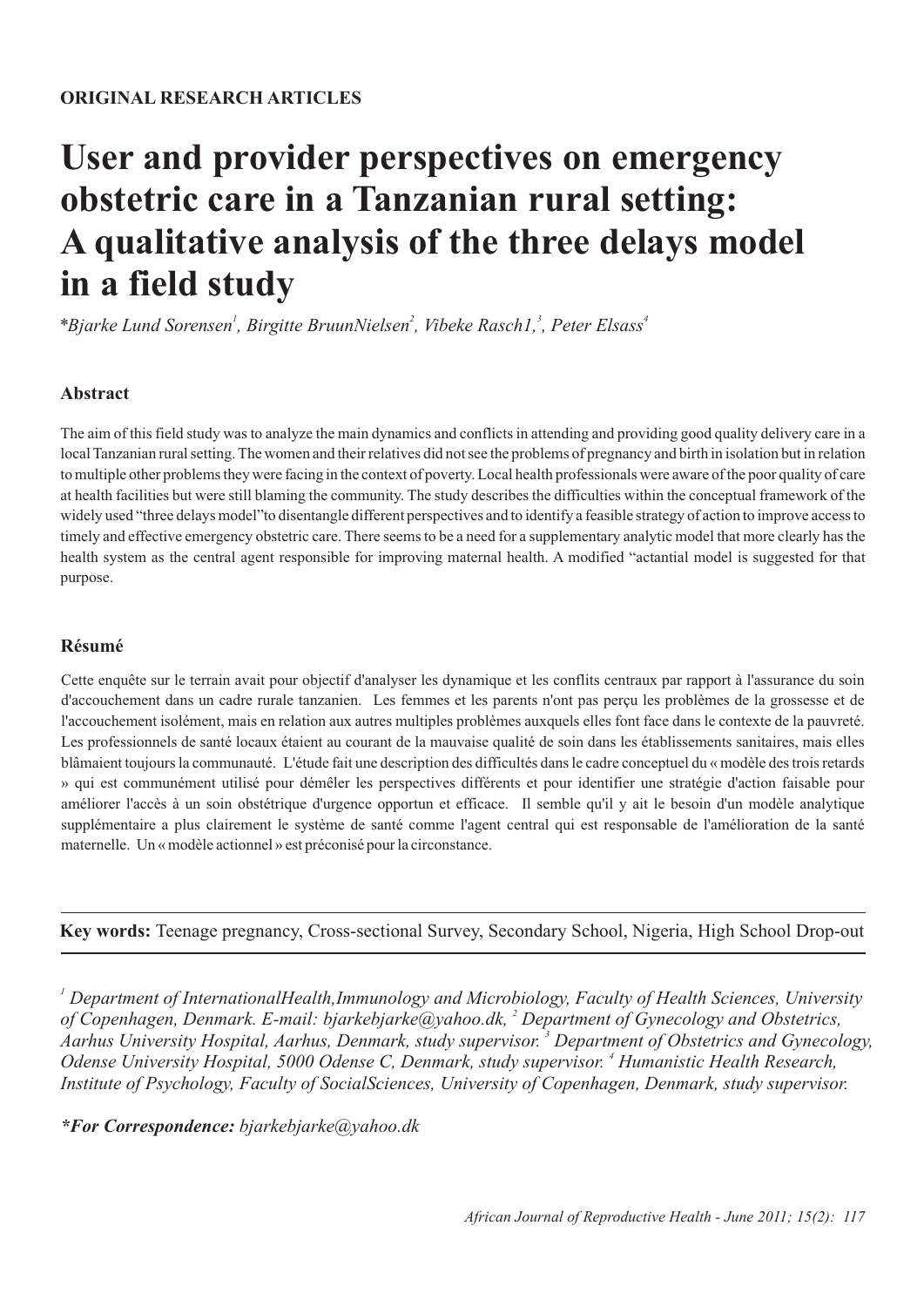#### **Introduction**

Maternal mortality is the health indicator with the highest disparity between rich and poor countries; out of 100 maternal deaths 99 happen in low resource countries<sup>1</sup>. For decades world leaders have promised to reduce maternal deaths, as set out in the fifth Millennium Development Goal (MDG 5) by the United Nations: A 75% reduction in maternal mortality by the year 2015 compared to  $1990<sup>2</sup>$ . Until now the overall progress has been disappointing<sup>3</sup>. A number of countries in Asia and Latin America have had significant improvements but in Tanzania and other sub-Saharan African countries, where problems have been most severe from the beginning, progress has not been satisfactory<sup>4,5</sup>.

Most maternal deaths happen around the time of birth in 'low risk pregnancies'. The main strategy to reach MDG 5 is to have 90% of births attended by a 'skilled birth attendant' (SBA); a midwife or a person trained in midwifery skills capable of managing normal deliveries and diagnosing, managing or referring women with obstetric complications. It has been argued that SBAs can prevent complications from developing into life threatening situations<sup>6</sup>. However, a review of ecological, observational studies from developing world contexts concludes that there is 'little evidence that giving birth with a health professional reduces the risk of dying, and in some settings it appears to be associated with an increased risk of dying<sup>"</sup>. An explanation for these findings could be that SBAs cannot assure 'skilled birth attendance' if working in a 'non-enabling environment' lacking necessary supplies, staff, training and supervision<sup>8</sup>.

Globally, the most common causes of maternal deaths are bleeding complications, especially post partum haemorrhage (PPH), complications from abortions, eclampsia, infections and obstructed labour. There is increasing awareness that it is of central importance that SBAs can manage these complications. The United Nations have stated signal functions of emergency obstetric care (EmOC)<sup>1</sup>. Basic EmOC should be provided at any health facility providing 'skilled birth attendance' and accessible within two hours from where women live while Comprehensive EmOC that includes caesarean section and blood transfusion should be accessible within 12 hours<sup>9</sup>. Thaddeus and Maine proposed a three delays model that has been the dominating framework for discussing delays in EmOC over the last 15 years. When women suffer obstetric complications, delays in getting relevant care are divided into three categories; 1) delays within the family and community in the decision to seek care; 2) transport delays; and 3) delays within the health facilities. Quality of care affects all three levels of delay; the perceived quality of care is likely to affect decisions in the family  $10^{-13}$ , the distance to travel depends on how far the nearest health facility with good quality EmOC is, and, obviously, the quality of the EmOC provided at the health facility influences the outcome of lifethreatening complications $14-17$ . Therefore, quality of care was suggested by Thaddeus and Maine as the most important point of intervention to prevent maternal deaths<sup>18</sup>. Health professionals' and users' understandings of quality of care may differ. Some have claimed that different understandings of what is good care can cause conflict19, while others have argued that users do not need health professionals to have a shared understanding of good health care<sup>20</sup>. An anthropological study from Uganda describes how people when encountering health problems look for possible solutions, one among several available being biomedicine. Health problems are discussed and negotiated with relatives as well as health providers $2^2$ . Pragmatism has been described as the ruling principle of poor people; "the pressing concerns of most people are not problems of interpretations or existential issues of ontological certainty. They are worries about the money and supportive relationships that can give them steerage in getting through the uncertain passages of suffering". $22$ .

The objective of this study was to analyze the main dynamics and conflicts in attending and providing good quality delivery care among the involved agents in a rural setting in Tanzania. A further issue was to discuss the appropriateness of the three delays model to identify feasible ways to improve maternal health. The study aimed to 1) describe and compare the perceived quality of care and barriers to access it from both the users' and the providers' perspectives; and 2) To suggest a supplement to the three delays model that identifies an effective strategy to provide timely and good quality EmOC to women suffering obstetric complications.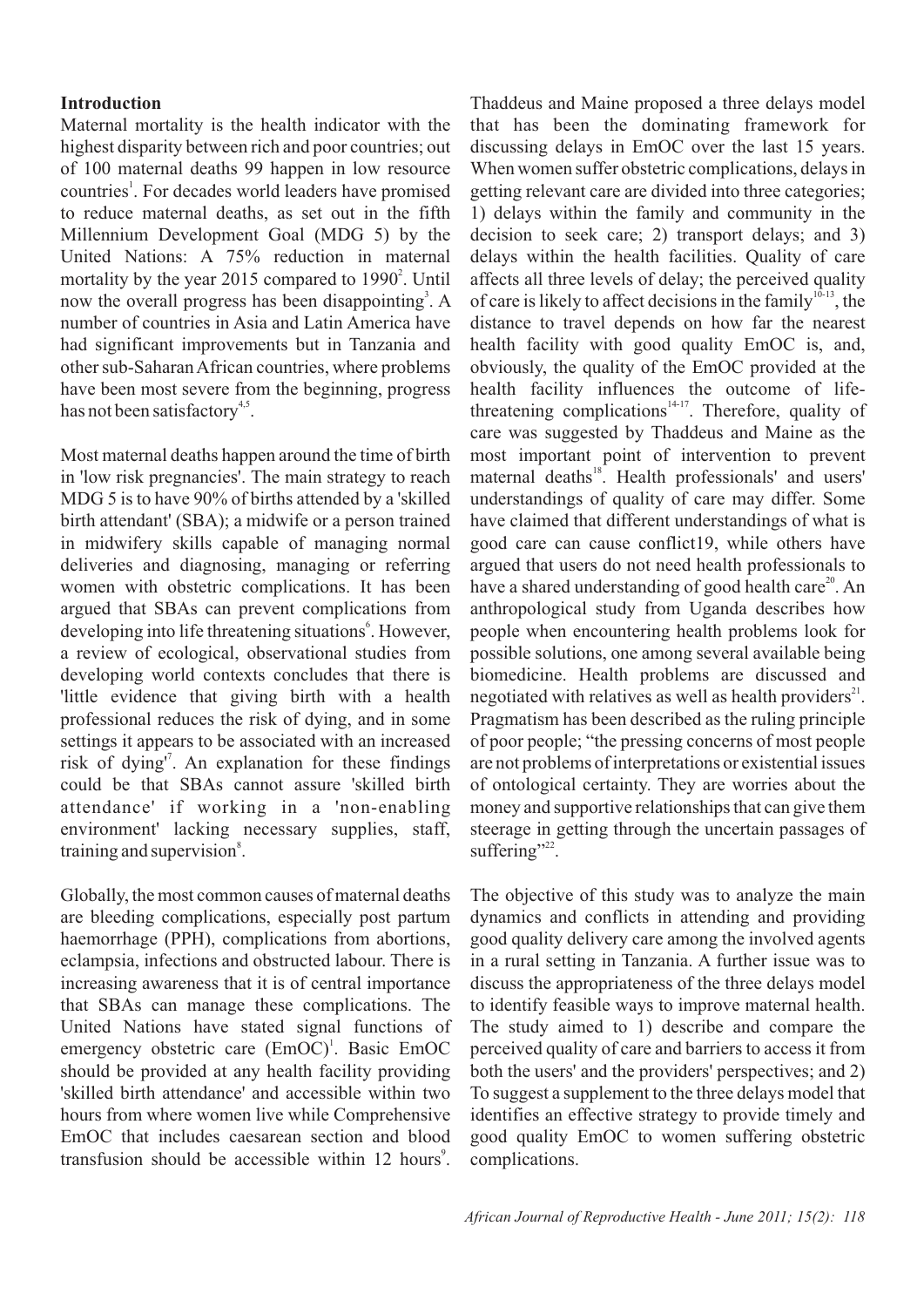#### **Material and Methods**

The field study took place in Kagera Region in Northwestern Tanzania between July and December 2007. Semi-structured in-depth interviews were carried out with 97 involved providers and users of delivery care at 31 births at home, at village-based health facilities and at Kagera Regional Hospital. As a supplement, 1123 women who delivered at the hospital in Fall 2008 were interviewed about their expenditure in relation to pregnancy and birth.

#### **Setting:**

Bugabo Division in Kagera Region was pointed out by health authorities to have a high number of maternal deaths and, therefore, it was chosen as the study site. The population in Bugabo is around 41.000, spread out between 'shambas' (fields) where subsistence farming of plantain and different tubers are combined with cash crops, mainly coffee. Dirt roads connect the 17 "villages" with the regional capital Bukoba and the distance by car is between 30 minutes and three hours. To get to a road many have to walk for up to an hour. There is one health centre and eight health dispensaries in Bugabo, all but one staffed with one or more trained nurse-midwives. In 2006, 1212 (72%) of the expected 1695 births took place at a peripheral health facility, and 109 (6%) at Kagera Regional Hospital. Delivery care is free at government health facilities. At the health centre and at one health dispensary run by faith based organisations user fees are charged. Based on the framework of Gill et al., a "walk through assessment" of the 'readiness' of emergency obstetric care in Bugabo Division was performed $^{23}$  and it revealed a very limited capacity to manage obstetric complications due to the pronounced lack of basic equipment, drugs and staff. For example did only three out of the nine health facilities in Bugabo have a working sphygmomanometer and basic drugs, sutures and instruments for delivery kits were often few or missing. These drugs and equipment were supposed to be supplied by the governmental 'Medical Stores Department'. It was not within the scope of this study to explore where in the supply chain the delays were. Women suffering obstetric complications usually had to be referred to Kagera Regional Hospital that is equipped and staffed to provide comprehensive EmOC but even here substandard care and considerable delays were

#### observed.

#### **Population**

The field study had as the point of departure births of conveniently sampled women from Bugabo taking place in three different locations: a) at home, b) at village health facilities (the health centre and two government health dispensaries), and c) at Kagera Regional Hospital. At (b) and (c) the births included were those that took place when the primary investigator was present to observe delivery care. After the birth the involved users and health providers were interviewed. Due to various reasons it was not possible to observe home births. Each of the TBAs conducted few deliveries, and many would not openly admit to do so as they had been threatened to be jailed by health authorities. Another problem was that many TBAs could not use a mobile phone to call the primary investigator when about to conduct a birth. Instead, the cases of home births were identified from health facility birth registers and from traditional birth attendants. All of the included home births had taken place within two weeks from the interviews. In total, 97 informants were interviewed; 31 delivered mothers, 32 relatives, 19 health professionals and 15 traditional birth attendants. The health professionals were mainly nurse-midwives and clinical officers with a three to four years theoretical training.

The delivered mothers ranged in age from 18 to 40 years. Ten gave birth for the first time, and seven for the fifth time or more. At the hospital eight of the 10 deliveries were complicated for mother or child, three deliveries were by caesarean section and there were three neonatal deaths. At the health facilities in Bugabo four of 10 deliveries were complicated, three by prolonged labour, one by ante partum haemorrhage. Two of the four were referred to Kagera Regional Hospital. At the home deliveries complications were reported in only one case where the mother attended the health dispensary nearby and the placenta was delivered spontaneously. After five days the baby contracted sepsis and was taken to Kagera Government Hospital but died seven hours after admittance.

#### **Data collection**

All observations and interviews were performed by the PI, a medical doctor with three years of clinical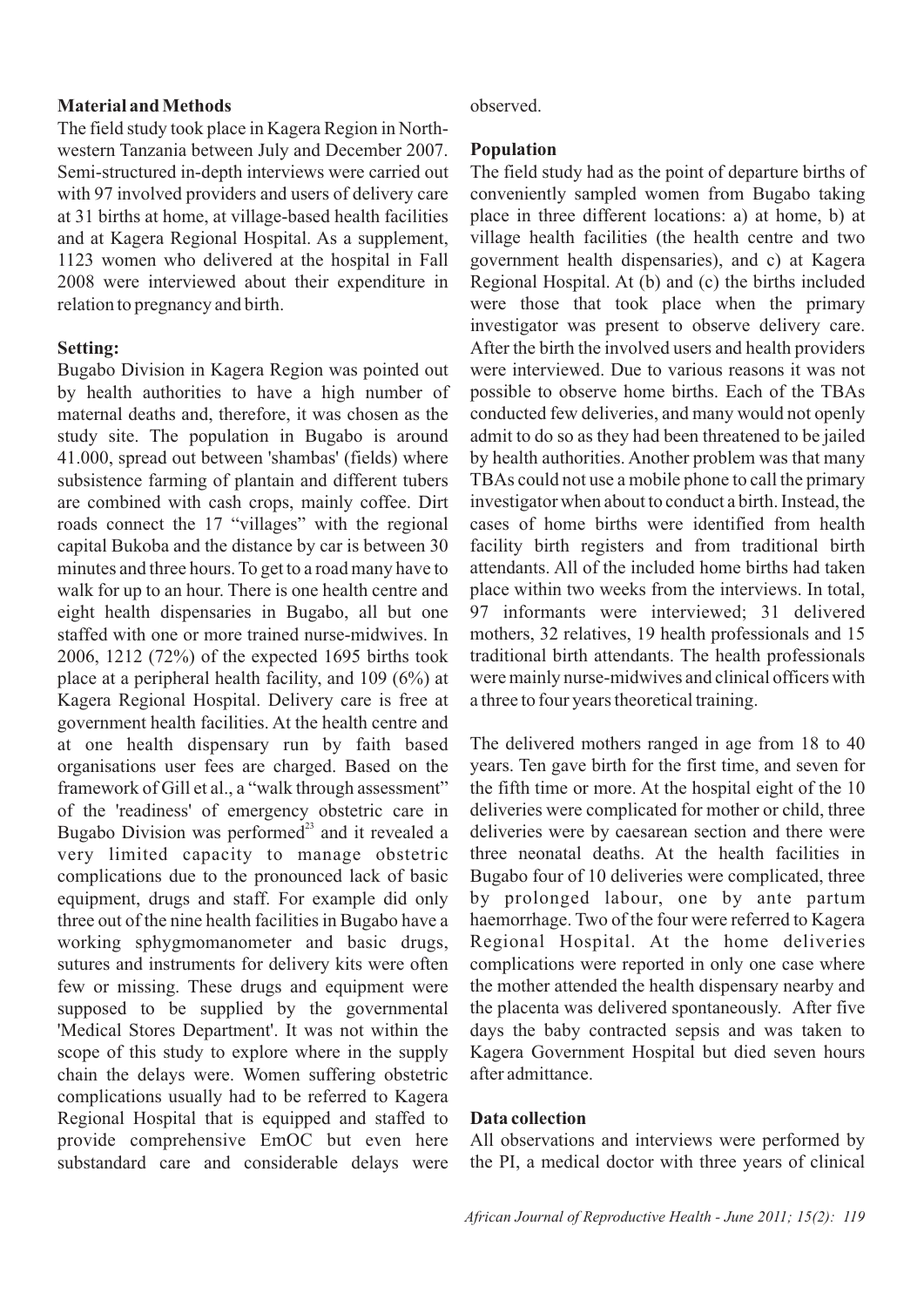training in obstetrics. Health facility deliveries were observed in the labour room while notes about clinical and non-clinical care and other events were taken down. After birth, semi-structured in depth interviews were performed with involved persons. Interviews were in English with the majority of health professionals. Interviews with mothers, relatives, traditional birth attendants and four health professionals were carried out with the help of an interpreter proficient in both English and Haya, the native tongue in Kagera Region. The interview guide had been developed by the authors and pilot tested in Bugabo by the PI and further discussed and adjusted together with the interpreter, a nurse working at the gynaecological ward at KRH. Most interviews with users and with all the TBAs took place in their homes. Some users and the health professionals were interviewed under privacy in an undisturbed room at the health facility where the birth took place. The purpose of the study was explained to informants before they were asked written informed consent. An effort was made to create a relaxed atmosphere by a welcoming attitude and by explicitly acknowledging and appreciating all answers given. It was stressed that anything could be said openly and that anonymity would be strictly maintained. There was good time available for the interviews, time was allowed for periods of silence and for active listening. All interviews were sound recorded while notes were written by the PI. The interviews lasted on average 63 minutes (15-100 minutes) and focussed on perceived dangers during pregnancy and birth, understanding of good delivery care and barriers to receive it, and suggestions for reducing the number of maternal deaths.

#### **Data analysis**

The interviews were transcribed verbatim by the PI. Twenty five interviews were transcribed and translated by a person fluent in both English and Haya. The Haya transcripts and their translation into English were compared to the interpreter's translations during the interviews. As no major meaning disturbing differences were found the interpreter's direct translation was found reliable. Interviews were entered in Nvivo 8 software, read through and coded by the main themes of the interview guide. The themes were read through and further coded by categories emerging from the reading, helping to structure the

analysis of the extensive material. Emerging themes regarding attendance to maternal health care were 'perceived quality of care', 'support from relatives', 'gender roles', 'culture', 'negligence' and 'ignorance'. Emerging categories regarding access to health care were 'distance' and 'costs'.

## **Survey data**

The qualitative data was supplemented with survey data collected at Kagera Regional Hospital the following year. In 2008, between August and November all women delivered (1123) at Kagera Regional Hospital during two seven weeks periods were included. In structured exit-interviews performed by research assistants women were asked what expenditure they had incurred in relation to their pregnancy and birth. The data were entered in Epi-Info (TM) 3.5.1 software and listed in main categories by descriptive statistical parameters.

## **Actantial models**

The 'actantial model' was developed by the French-Lithuanian linguist Greimas inspired by the analysis of folktales<sup>24</sup>. The actants are the 'constant roles' that are claimed to be always present in the deep structure of a narrative. Greimas' actantial model has three pairs of actants opposing each other: 1. Subject versus Object, 2. Sender versus Receiver, and 3. Helper versus Opponent. The model is useful to make clear the important points: what should be moved towards what aim, what are the obstacles and what are the helpful factors. Compared to other narrative analytical approaches, like for example discourse or semiotic analysis, the actantial model was chosen for this study to emphasize the importance of identifying responsible agents and feasible strategies of action to improve access to timely and effective EmOC. To keep the analysis as clear and simple as possible the sender-receiver axis was omitted; it was considered of more peripheral relevance given that the study focus was the dynamics in a local setting not covering more general political and organisational structures. This simplified actantial model (Figure 1) was used to disentangle the users' and providers' perspectives and to suggest an action-oriented supplement to the more "one-dimensional" and descriptive three delays model.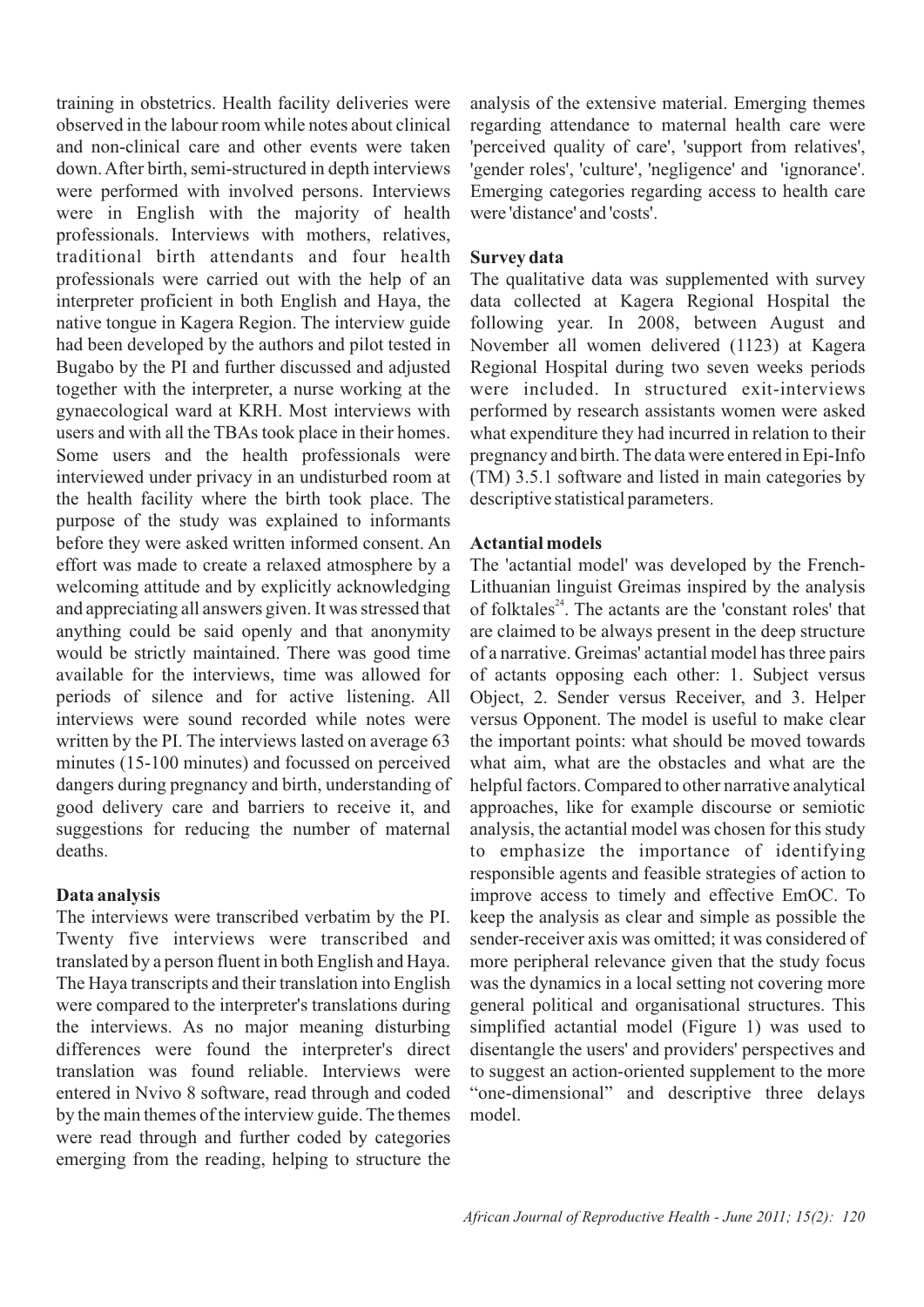#### **Ethical considerations:**

The study had ethical clearance from the National Institute of Medical Research in Dar es-Salaam. All participants gave informed consent prior to inclusion. It was made clear that participation was voluntary and could be interrupted upon request with no consequences for further care and that anonymity would be maintained.

#### **Results**

Findings will be presented in three main themes corresponding to the three steps in the "three delay" model: 1) Decisions to attend to health care, 2) Access to health care, and 3) Care needed for a safe birth, followed by 4) suggestions for improving maternal health care. The users' perspective will be presented in most detail followed by the deviating aspects of the health professionals' perspectives. Informant codes are related to place of delivery and informants as follows; "BHF" is short for "Bugabo Health Facility", "KRH" for "Kagera Regional Hospital" and "BHD" for "Bugabo Home Delivery". "User" means the woman that gave birth, "HP" is short for "Health Provider" and "TBA" for "Traditional Birth Attendant".

#### **1. Decisions to attend to health care**

Women usually did not decide alone when and where to seek care. They followed advice from more experienced family members like the mother in law, a sister, a TBA and health professionals. The husband had a major role in the decision as he usually was the one holding the money needed to pay for transport and food.

"The wife and the husband both decide. There are some husbands that never care, they just say; 'you decide where to give birth'. But those husbands who are concerned, they just arrange together" (BHDUser10).

The most often mentioned factors influencing the decisions were perceived quality of care and the closeness to the support from relatives (Table 1).

#### **Perceived quality of care**

### **Women's decision of place of delivery was often influenced by perceived quality of care:**

"To be delivered by the TBA is not good, they induce native drugs, they can cause the death of the mother and even the baby. TBAs are not experts, their skills are very low. It is better to find the money and go to the

|                               | <b>Informants</b>      |                  |                         |                      |  |  |  |  |
|-------------------------------|------------------------|------------------|-------------------------|----------------------|--|--|--|--|
|                               | <b>Delivered Women</b> | <b>Relatives</b> | Traditional             | <b>Health</b>        |  |  |  |  |
|                               | $N=31$                 |                  | <b>Birth Attendants</b> | <b>Professionals</b> |  |  |  |  |
|                               |                        | $N=30$           | $N=15$                  | $N=19$               |  |  |  |  |
| <b>Quality of Care</b>        | $28(90\%)$             | $27(90\%)$       | $12(80\%)$              | 17(89%)              |  |  |  |  |
| <b>Closeness to relatives</b> | 29 (94%)               | 29 (97%)         | 14 (93%)                | 4(21%)               |  |  |  |  |
| <b>Gender roles</b>           | 10(32%)                | $12(40\%)$       | 7(47%)                  | 9(47%)               |  |  |  |  |
| <b>Culture</b>                | (6%)<br>2              | 4(13%)           | 2(13%)                  | 17(89%)              |  |  |  |  |
| <b>Negligence</b>             | 6(19%)                 | (7%)             | 5(33%)                  | 8(42%)               |  |  |  |  |
| <b>Ignorance</b>              | (3%)                   | $6(20\%)$        | 2(13%)                  | 9(47%)               |  |  |  |  |

#### Table 1: Factors influencing women's decision to attend maternal health care

**Table 2:** Expenditure for pregnancy and delivery for women delivered at Kagera Regional Hospital

1072 respondants out of 1123 delivered women (95.5%) 1200 Tanzanian Shillings (TZS) = 1 USD

| Expenses TZS                             |       | Mean            | Median   | Minimum      | Maximum                                                        |  |
|------------------------------------------|-------|-----------------|----------|--------------|----------------------------------------------------------------|--|
|                                          |       |                 |          |              |                                                                |  |
| Transport                                | 5.043 | $(26.0\%)$      | 3.000    | $\mathbf{0}$ | 300.000                                                        |  |
| Food while at the hospital               | 2.667 | $(13.8\%)$      | 1.000    | $\mathbf{0}$ | 50.000                                                         |  |
| <b>Traditional Treatment</b>             | 2.373 | $(12.3\%)$      | 500      | $\mathbf{0}$ | 60.000                                                         |  |
| Paying at private health facility        | 866   | $(4.5\%)$       | 0        | $\mathbf{0}$ | 413.000                                                        |  |
| Medicine at private pharmacy             | 343   | $(1.8\%)$       | $\theta$ | $\mathbf{0}$ | 15.500                                                         |  |
| Clothes and other requirements for birth | 8.069 | $(41.7\%)$      | 7.500    | $\mathbf{0}$ | 96.500                                                         |  |
| Total expenses                           |       | 19.366 (100.0%) | 11.950   | $\theta$     | 721.000                                                        |  |
|                                          |       |                 |          |              | African Journal of Reproductive Health - June 2011; 15(2): 121 |  |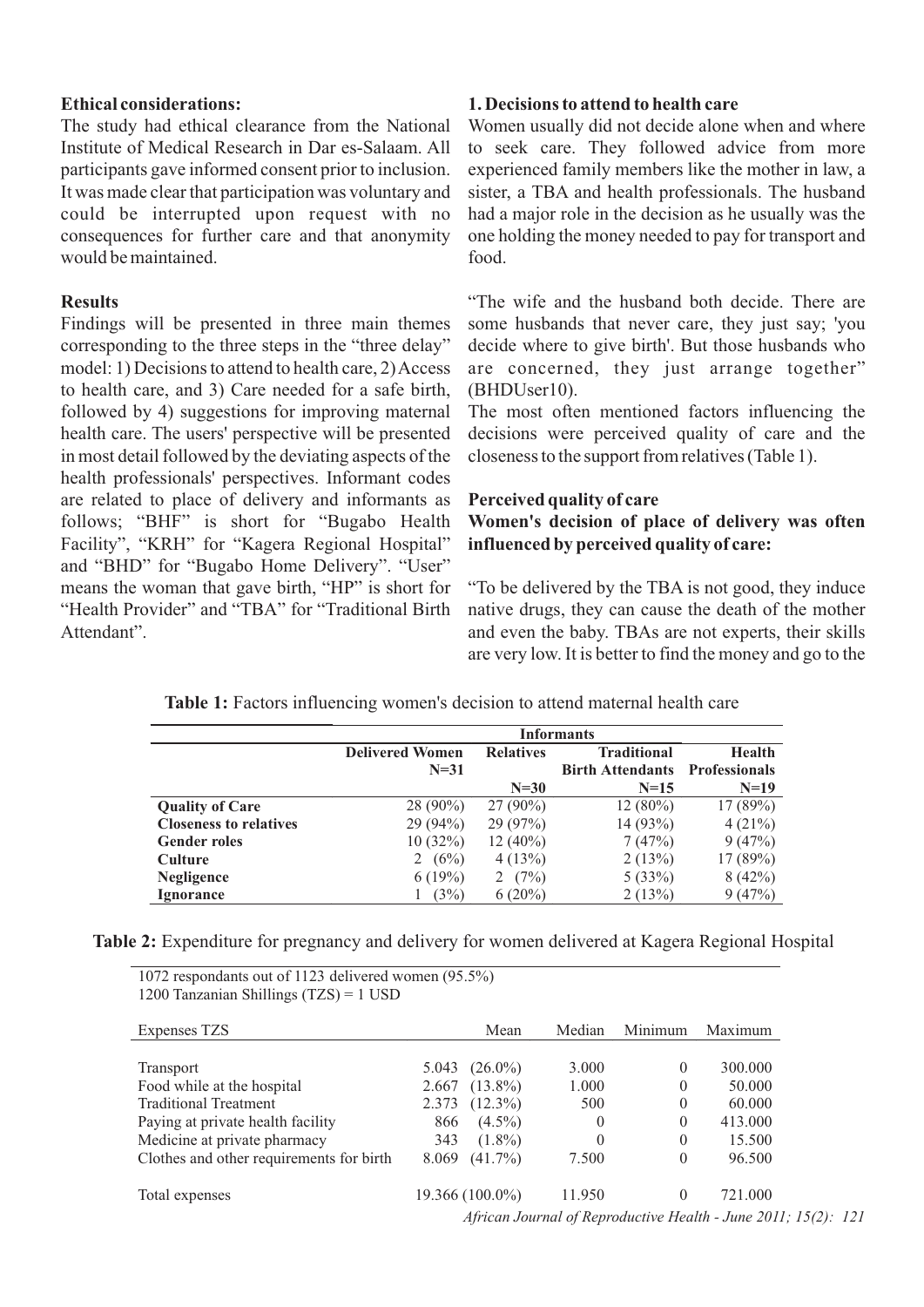hospital" (KRHUser8).

## **No one questioned the skills of the health professionals but most users perceived the villagebased health facilities to be incapable of managing complications at birth:**

"A woman in labour may attend the health centre or dispensary, but later she needs to go to the hospital. They can't do much. … It happens sometimes when people reach the health facility, especially during the night, the clinical officer or nurse tells them to wait until the morning. So the patient can be left with no care for six hours, they may die" (KRHUser2 Husband).

# **Some users were not convinced that giving birth at home with TBAs was less safe than at a health facility:**

"It has been reported that maternal deaths happen even in the hospital. So it is not because the mothers are attended by the TBA [that women die]. They don't receive enough care at the hospital. The health providers they are not always close to the mother, the mother may request to be examined, but they just say; 'it is not the time for you, it is not yet'. She may bleed without anybody noticing it. But the TBA is always close to her, when she is requesting to come and see she is always available close-by, she may detect any changes that occur. I hear people talking that many women die at the hospital. Especially those who are not well experienced in service, the health providers, when they are called, they say; 'the time is not ready to push. Don't disturb me; we were not together when you conceived'" (BHDUser9).

# **Being close to support from relatives**

Being near to relatives was mentioned by most users as a factor influencing decisions of health care attendance. Awoman pregnant for her first time living in the town with her husband went to the village to give birth at the small dispensary because she needed to be close to the care of the husband's mother and sister:

"Being with your family you can explain any pain you have to them, your relatives are there to give you encouragements, being alone with a nurse in case of complications during delivery it will be difficult to handle. Your relatives are there to take care, being with them you feel comfortable" (BHFUser1sisterinlaw).

# **Gender roles**

No women reported to have been directly prevented from attending health facilities by their husbands. Some women were not living with a husband or their husband did not provide sufficient money.

"If the husband can't fulfil his duties the pregnant woman is supposed by all means to prepare herself. … she is supposed to go to people who are able to help her either to plant something or to dig for them so that they could pay her. She has to save that money. It is not easy to keep it in the house. Because of the husband, those who are drinking alcohol, he may find that money and use it, so you have to keep it away from home. I looked for a trusted friend" (BHDUser2).

# **Culture**

The health professionals often referred to 'culture' as the cause for women not attending maternal health care. A conflict between traditional beliefs and modern medicine was not found in the interviews with users. The health professionals considered the local drugs used by the women to cause complications:

"The local drugs are dangerous, if they stimulate the uterus and they get repeated contractions, they can rupture the uterus, the babies can get fetal distress. ... We recommend them not to take these drugs but most do" (KRHHP4).

# **Negligence and ignorance**

Health professionals often felt that people did not follow advice because of negligence. This was not reflected in the interviews with the users; they were all concerned with the wellbeing of both the pregnant woman and her child:

"To us they say yes, we will do this and this, but when they go to the village they drink this brew and talk about us two in the clinic saying; 'this is nonsense', they are not educated enough, you talk about this, they change it!! People neglect things, you talk, they neglect, we talk, we can't stop talking, we talk until they understand" (BHFHP5).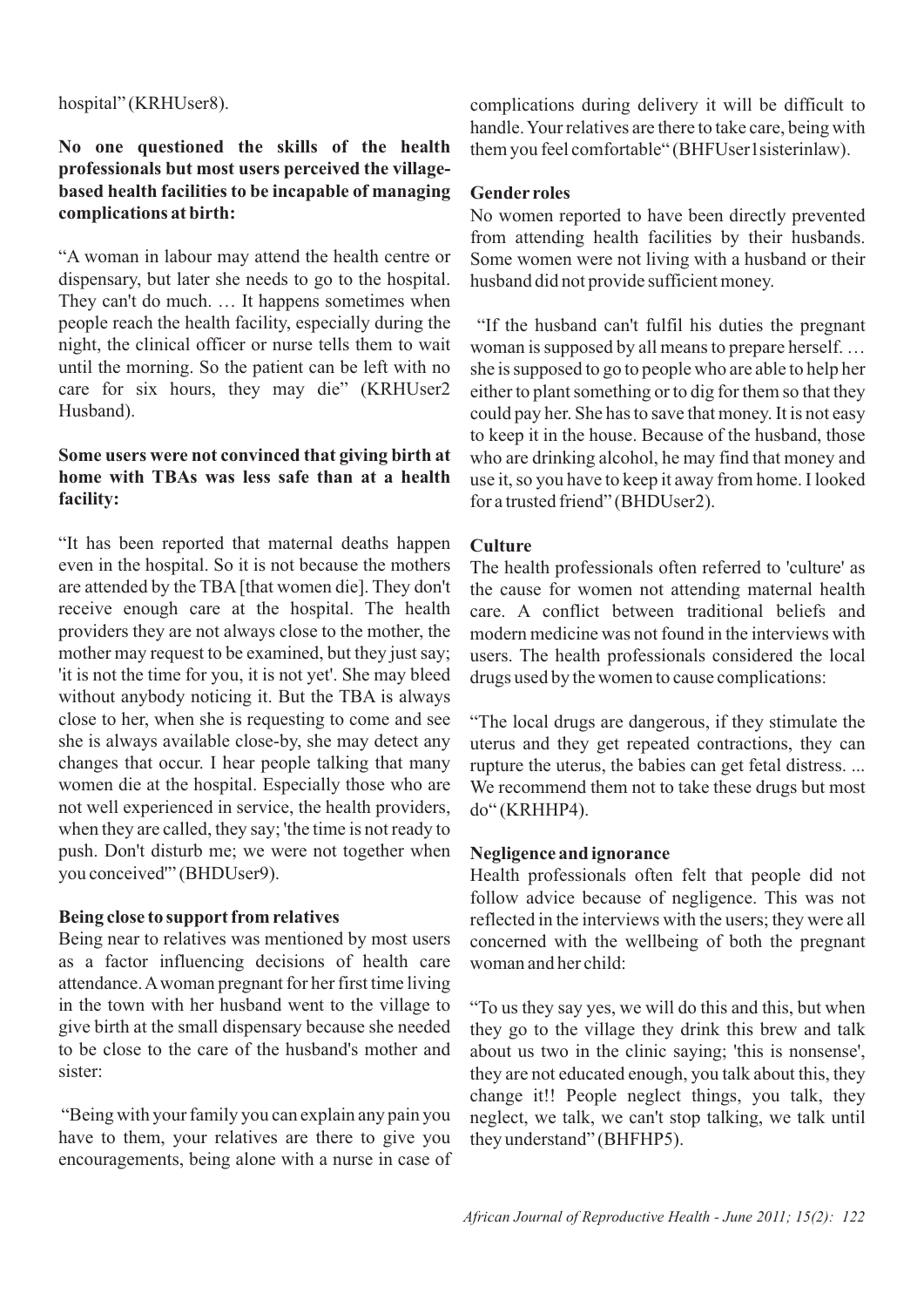Another explanation for poor compliance often mentioned by health professionals was that people in the village were "ignorant". This was in contrast to the interviews with the users; they all knew of dangers like bleeding, fever and prolonged labor and generally mentioned the referral hospital as the place where the complications could be managed most safely.

#### **2. Access to health care**

The access to health facilities was influenced by distance, availability of means of transport and costs. Travel at night was difficult, women were afraid of thieves and wild animals and it could be difficult to find a car to go to the hospital. Nevertheless, at all births observed where a woman or her newborn suffered complications they reached the health facilities, in most cases the hospital.

## **Distance and transport means**

The first distance to cover for a woman in labour was from home to the peripheral health facility. Ahusband to a woman who ended having a home birth told the following:

"I had to run to the neighbour to see if I could get a bicycle. But he was not around, so I had to run more and I saw my friend with a motorcycle, I requested him to take my wife but he said; 'I have not enough fuel to Kashozi'. I had to return back, I was afraid thinking; 'my wife is going to die'. I haven't seen her giving birth at home. So, while running I met with another friend who had a bicycle and I requested the bicycle. He said; 'I am running to the shop and then I will be back in few minutes'. When I came home I found my wife was just trying to push, I just passed the eye and saw something swelling. I didn't wait to see if it was the baby or not, I had to run, thinking where to run to the neighbour thinking that; 'my wife is dying', thinking of the mother who can help, one woman nearby, I had to run to her" (BHDUser4Husband).

# **Costs**

In case of complications the more important access barrier was met after having reached the village based health facilities. Accessing the hospital in Bukoba implied costs that were a hindrance to many:

"My sister lost her baby while giving birth because her husband had no money, he was not cooperative. She asked him to come to the hospital, he said; 'no, you will be at the dispensary'. At the dispensary they failed. Then when they told him to find a transport for her to come to the hospital, he said he had no money, so he left her there, went home. (…) and she ended with a dead baby" (KRHUser2).

In the survey of 1123 women delivered at Kagera Regional Hospital the average expenditure in relation to pregnancy and childbirth were around 19000 TZS (16 USD). Expenses for transport were on average 26% of the total expenses but in cases of emergencies the cost could be 15000 -50000 TZS (12-40 USD) or more (Table 2).

# **The health professionals were aware of the difficulties in accessing the hospital:**

"I think there is a poor reference system in Bugabo. Those who come are already pale from the loss of blood. Mostly we receive the mother five minutes before they die while we take the cross-match for blood. I have seen one woman from Bugabo, the health centre referred her to the hospital, but because she had no money the husband referred her to the TBA instead. The TBA also failed and in a late stage they referred the mother to the government hospital" (KRHHP6).

#### **3. Care needed for a safe birth.**

It is remarkable that only few informants mentioned maternal health when asked to list the most important health problems in the area. It was not because pregnancy and childbirth were not considered dangerous. But these dangers were not seen as isolated problems. A birth was considered as "good" when the mother and newborn survived and got home safe. At the same time most families were facing multiple other problems related to poverty and had to think of assuring sufficient resources for all its members to survive in the time after the birth .

# **Care during pregnancy**

During pregnancy women tried to prevent problems by seeking care from different available sources. The ANC was considered important but many did not know what the drugs they received were good for. Most women consulted a TBA during the pregnancy for reassurance. The relatives were supposed to help her in the daily work with the heavy duties like fetching water and digging the shamba and also to help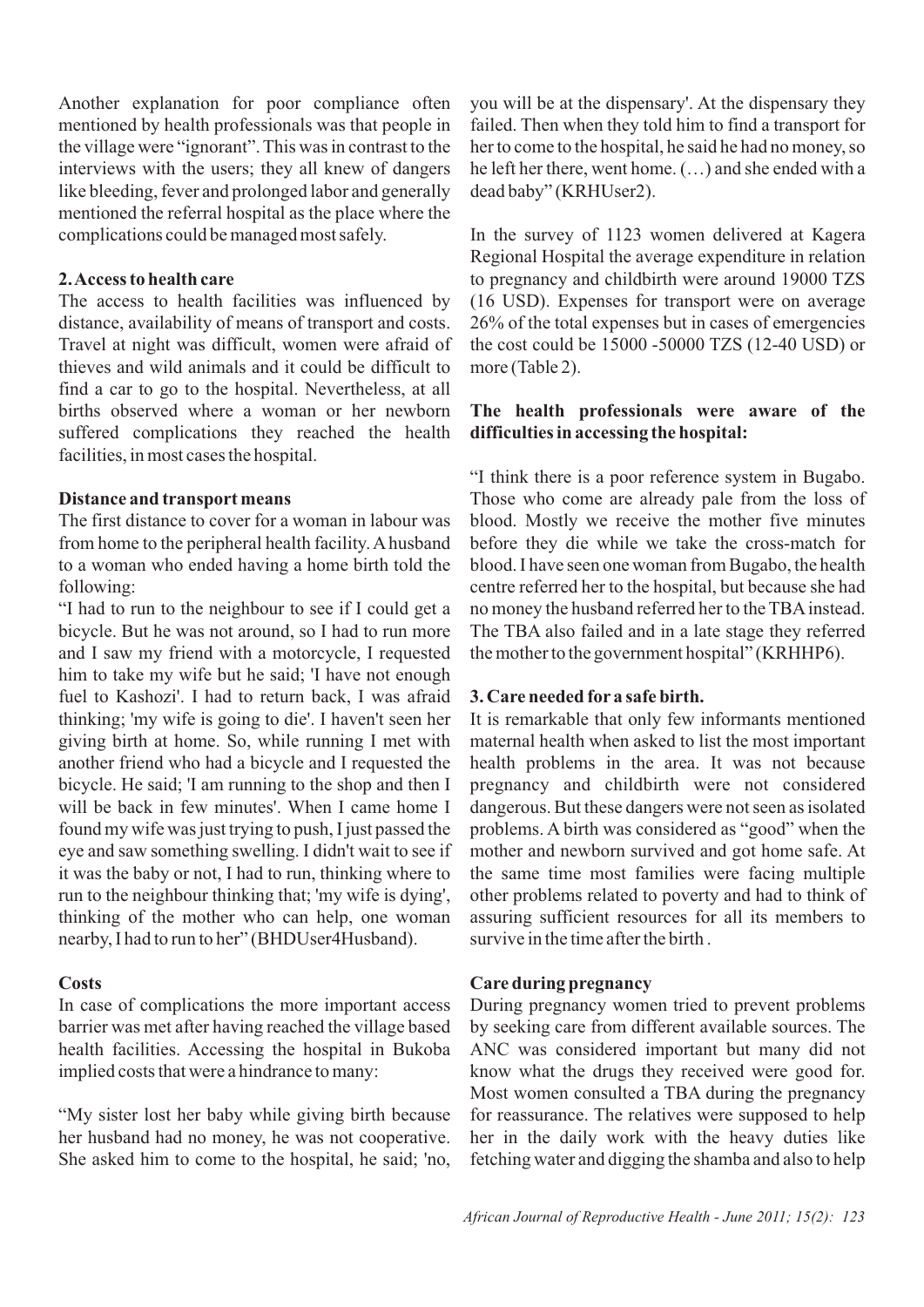her follow the advice from the TBA or the antenatal clinic. The husband was responsible for saving money for transport in case of complications and for providing good food. All 31 women had taken local herbal medicine during pregnancy; some got it from TBAs, some from relatives and some knew where to find it themselves. These drugs were considered important to give strength and to prevent and treat maternal and neonatal complications:

"Those drugs are to be given early in the pregnancy, they prevent the mother from having much fluids, prevent malaria to the mother and the fetus, prevent the mother from having bleeding after delivery, even these convulsions of the fetus after birth, and HIV. She is supposed to continue until after the birth, until the baby starts to smile." (KRHUser2Husband).

The health professionals strongly believed that if women attended ANC early and frequently, a large share of complications could be avoided:

"I wish to see a pregnant woman as soon as she feels she is pregnant but they come with pregnancies starting at 5, 6, 7 months, that is too late. The ANC services start at when? Even before the woman is not pregnant yet. At least I would like them to attend ANC from at least 8 weeks, if we have a chance to identify the pregnancy that early then I think this lady has a chance to receive a good health service" (BHFHP7).

#### **Care during birth**

During birth the most important person for the woman was the birth attendant who should be closeby:

"Thinking of the providers not being nearby makes me feel not giving birth at the hospital" (BHDUser10),

"The TBAs are good because they are always close to the mother. They can easily detect the time when she are ready to push. But being at the hospital with the shouting and telling without examining; 'you are not ready yet'. So the TBAs are better than the nurses, being close all the time, not shouting" (BHDUser11).

Also important was that the birth attendant was an 'expert' and knew how to manage complications. Most considered the health professionals at the hospital to have the highest expertise:

"Being in the hospital, when I take my wife there, I am very, very satisfied of the care she is receiving. I don't feel afraid when the mother is with the staff within the hospital. Because in case of any problems they easily detect and they know much concerning conducting deliveries" (BHDUser4Husband)

The health professionals were aware of the difficulties managing women with complications at the village health facilities:

"We have only one delivery kit, small size, there is one forceps, two artery forceps, one scissors, one apron. A well equipped delivery kit can really help the mother to deliver. The catheter is missing. The glass for the kerosene lamp is broken" (BHFHP5).

Even at Kagera Regional Hospital there were often delays in emergency obstetric care, especially at night when the doctor was on call from home. One nurse said:

"If you have an emergency you have to find the supervisor, she has to find the doctor; maybe the doctor is at home at that time. So getting the doctor is sometimes postponed. You pray to God. You have to pick up all the staffs from different places. Getting the staffs there can take a long time. It is so painful. These doctors on call should be present at the hospital; you find that at other hospitals" (KRHHP7).

# **Care afterbirth**

After birth the care from relatives was considered very important:

"If you have a good birth with no problem, you need care after birth to buy soup meat, sugar and other things" (BHDUser3Husband).

"When there is a failure of care after birth, she doesn't receive good care it can cause her to die" (BHDUser5Husband).

#### **4. Suggestions to improve maternal health care**

When asked to suggest how maternal health care could be improved the users repeatedly mentioned the need to strengthen the services at the village health facilities: "If it was possible to allocate in the village a doctor or midwife to conduct the deliveries. Because in the past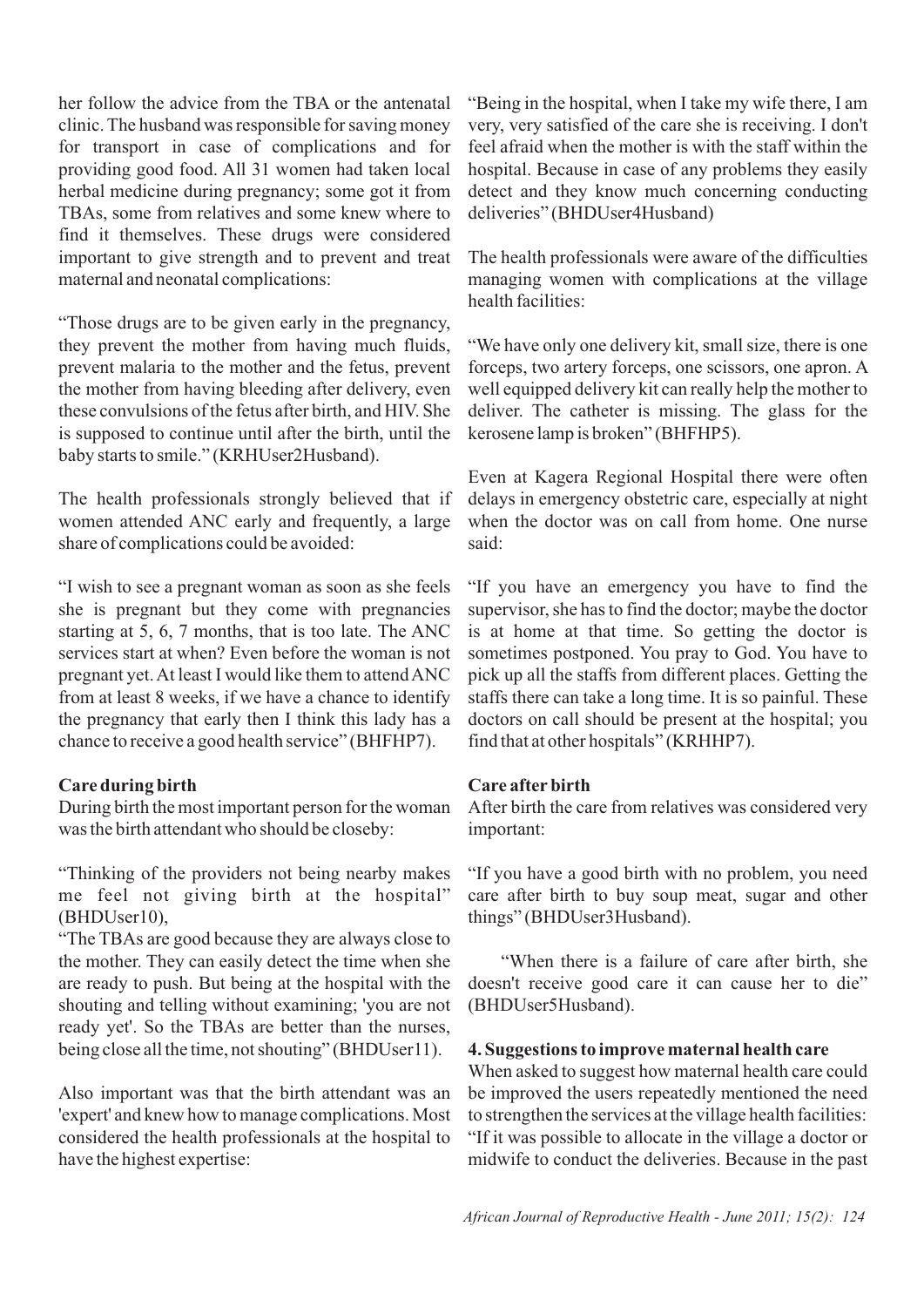we had TBAs, but now they are prohibited, so it is better to allocate doctors within the village because it is so expensive for the transport" (BHDUser7 Husband).

"If it could be possible that every health facility has supplies and enough intra venous fluids. In case the mother has severe bleeding, she needs to be given more blood. So it could be better, if they could do it, could repair her here, and not to send her to the big hospital. Or if not that, transport must be available all the time" (BHFUser1).

The health professionals were aware of the difficulties related to providing safe delivery care. Nevertheless, suggestions to prevent maternal deaths had a clear focus on the need to 'change the attitude of the community', described by some as a 'battle':

"We are not big enough to attack the community, so that we talk and they understand" (BHFHP5).

## **Home deliveries were considered to be the main cause of maternal deaths by health providers:**

"Even one home delivery I don't like. When somebody is telling me about a home delivery it is like delivering close to the grave. If I hear someone is delivered at home, I think even she lives today, tomorrow she is dead because she is not aware of the hazards of delivering with no skilled assistance. They tell me they gave birth on the way but they went to the TBA. But they think that I will take the TBA to the court if they tell" (BHFHP7).

Apractice had emerged that women who gave birth at home had to pay a 'fine' of 5000 TZS (4 USD), otherwise their newborn child would not be registered and vaccinated. Furthermore TBAs were threatened with imprisonment if they conducted deliveries at home.

#### **Discussion**

The users' perspective on the challenges of surviving childbirth did not in all aspects fit into the three delays model. Furthermore, the differences in the user and professional perspectives were difficult to embrace in the model at the same time.

Most important for the users when making decisions about where to give birth was the perceived quality of care and being close to relatives. Not only 'expert' care was considered but also the 'closeness' of the care. After birth, the care from relatives was needed for the safety of the mother and baby. The health professionals did not see the relatives and the community as an important and helpful resource. They blamed cultural barriers, gender roles, ignorance and negligence to negatively influence women's attendance to delivery care. The importance of being close to the relatives could be categorized as a 'first delay' in the community, but this would considerably devaluate the positive quality attributed by the women.

Delays within the health facilities was a major problem reported by informants and observed by the primary investigator. The peripheral health facilities in Bugabo were unable to safely manage obstetric and neonatal complications. The most important transport barrier to women suffering obstetric complications was met after reaching the health system as referral to the hospital was costly and transport not always available.

The women and their relatives did not see the problems of pregnancy and birth in isolation but in relation to the other multiple problems they face in the context of poverty; the overarching theme in the interviews. For the users the story was not over at the health facility. They had to get back to the family with enough resources for themselves, the newborn and the rest of the family to survive. They suggested upgrading village health facilities to provide EmOC as the most important step to reduce maternal deaths. Even though health professionals were aware of the problems relating to poor quality of care and transport they still blamed the community as the main barrier to improve maternal health. In this way the three delays model gave room for health professionals to flee from responsibility leaving the important problems unsolved.

Many studies of delays in EmOC has as a framework the three delays model and point towards community interventions for reducing maternal deaths without discussing if such interventions are reasonable or feasible $^{25-28}$ . One literature review concludes that innovative strategies are needed 'to bring the poor closer to obstetric care<sup>29</sup>. A survey from Southern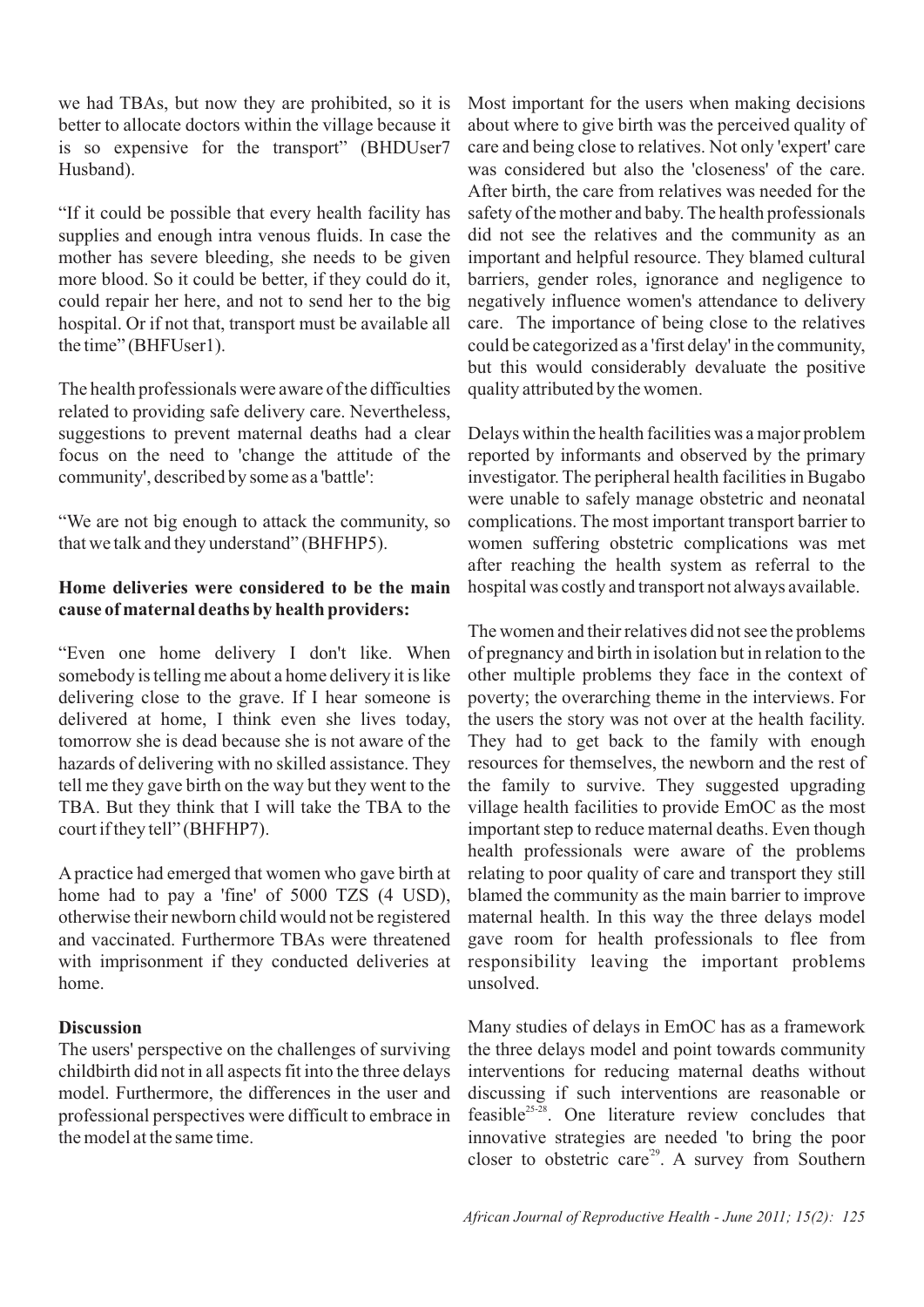Tanzania found the quality of care at facility deliveries too low but contradictory suggests a need for education of women and men to 'raise awareness<sup>130</sup>. A study from Uganda found 'cultural barriers' and 'adherence to traditional birthing practices and beliefs' to be the main causes of maternal deaths even though many users reported poor care at health facilities<sup>31</sup>. A recent review concluded that surveys of determinants for attending institutional deliveries almost never looked at quality of care32. A study from Tanzania combining qualitative methods with a survey of 21.600 households concluded that perceived quality of care and costs are main determinants for choosing place of delivery<sup>13</sup>. Other studies likewise emphasize the importance of users' perceived quality of care10,11 including the users' non-medical concepts $\mathbf{S}^1$ . Only few of the numerous studies using the three delays model as a framework focus on the actual quality of EmOC care provided by the health system. A qualitative study from Gambia's main referral hospital reported substantial barriers to EmOC within the hospital "related to inadequacies resulting from a plethora of shortages"<sup>14</sup>. An 'audit' of 129 health facilities in rural Northern Tanzania concluded 'that it is neither the mothers' ignorance nor their lack of ability to get to a facility that is the main barrier to receiving quality care when needed, but rather the lack of quality care at the facility"<sup>33</sup>. Interventions that effectively reduced maternal mortality have all had as a focus the strengthening of health systems to provide good quality EmOC<sup>34</sup>. At Kigoma Regional Hospital region in Western Tanzania the maternal mortality was reduced by two thirds over six years after EmOC was improved by low- or no-cost interventions35. A similar intervention in Mali resulted in a 50% reduction in maternal mortality over four years<sup>36</sup>.

An important question is if the three delays model leaves too much room for interpretation. Even the very simple MDG 5 of '90% skilled attended deliveries' was in the present study translated by health professional into a focus on the '90%' rather than the quality of 'skilled attendance'. The recent 'road map' from the Tanzanian Ministry of Health to reduce maternal deaths unfolds the three delays framework into hundreds of specific aims. Only few of these concern EmOC with the target that it should be provided at 70% of peripheral health facilities by 2015. In the light of the findings of the present study these aspirations seem difficult to realize<sup> $37$ </sup>. There is a need to consider an alternative to the three delays model that clearly maps the agents, means, obstacles and needed actions towards the aim: to bring good quality emergency obstetric care as close as possible to where women live. The actantial model is useful to disentangle the perspectives of users and health professionals and makes clear the important points; what should be moved towards what aim against what obstacles and with what help available?

For the users the aim was to get the women and baby safely home after birth and still have sufficient economic means for the survival of the whole family. The women sought available help from health facilities, relatives and TBAs. Opponents to these aims were often beyond the control of the women and their families. The MDG5 was, as it was translated by the health professionals as a 'battle against the community', another opponent for women and their families in their struggle to survive. A number of homebirths would inevitably happen in the context of poverty where sparse resources have to be spent carefully (Figure 2).

The health professionals' aim was development as stated in the MDG5: to get women to give birth at the health facility. Relatives and TBAs, were seen as representatives of backwardness opposing development, and their importance for the women was not recognized. Health professionals were aware that they had no or limited ability to act in case of emergencies as was also observed by the primary investigator. They strongly believed in their ability to prevent complications from happening by antenatal care and other preventive measures. The literature has described prevention of complications as an ineffective strategy and that emergency obstetric care is the core service needed to reduce maternal mortality. In that light the health professionals were performing a 'symbolic ritual' with 'modern artefacts' to manifest professional status and power rather than providing effective care and assuring safe births. The health professionals blamed the users as responsible for maternal complications. In contrast, the users did not blame the health professionals for poor performance or lack of skills. This could indicate that the health professionals found themselves under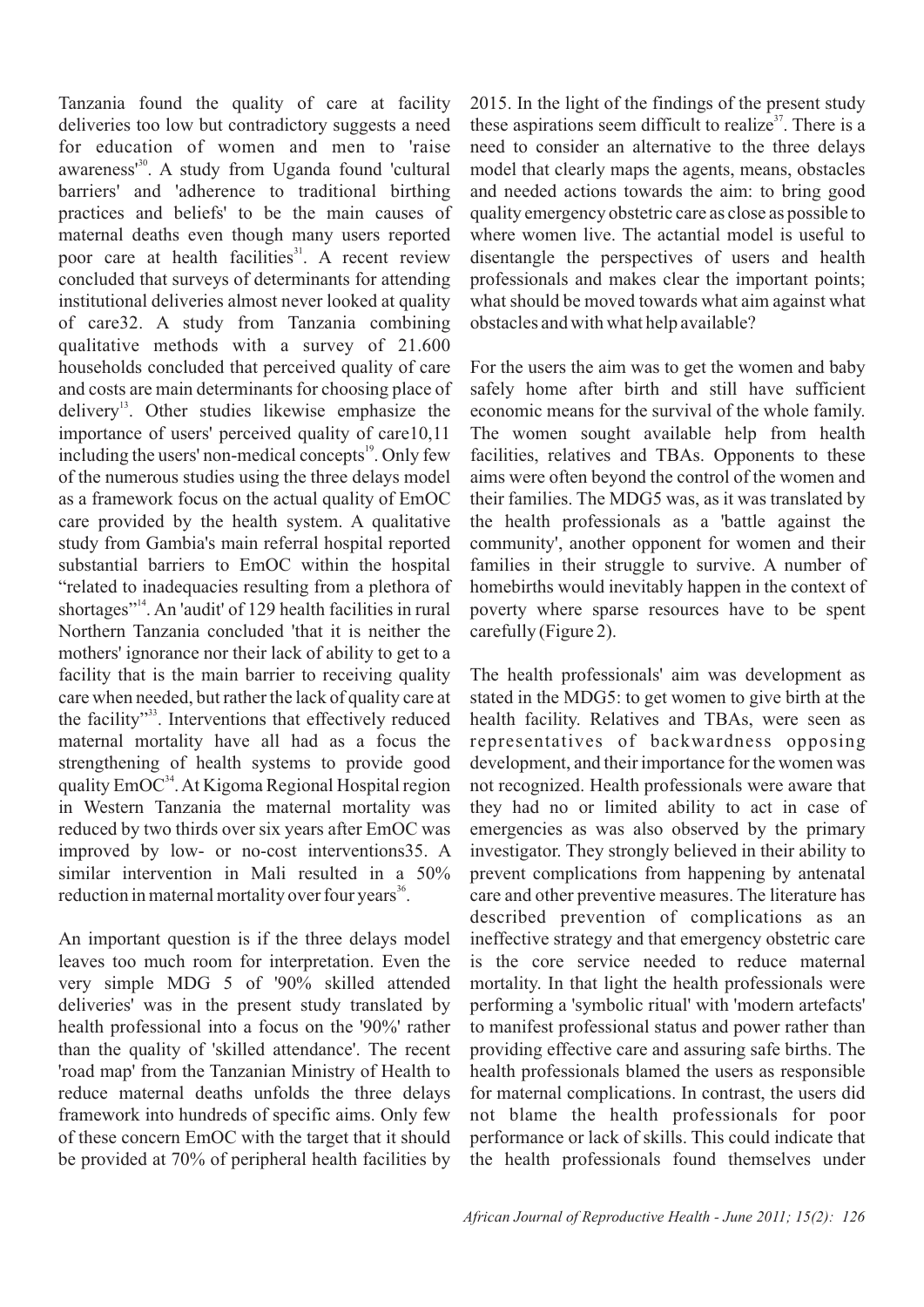

pressure without the means needed for solutions. They had to place responsibility somewhere else. The health professionals were poor in more than one sense; they were assigned a task they were not able to fulfil, they had poor backup from their superiors and they were not really part of the community where they worked. They had their professional status at stake, losing that would isolate them even more. Under these conditions they were not able to point at feasible solutions to reduce the risk of maternal deaths (Figure 3).

The earlier mentioned interventions that effectively reduced maternal mortality all had the focus on strengthening health systems and improving the quality of EmOC. Therefore the authors of this paper suggest an actantial model with the health system as the subject as the most likely model to point towards feasible strategies to reduce maternal mortality. While the responsibility for providing adequate health services should be within the health system, the care should be 'patient-centred', meaning that it should be organized in a way so it is accessible and acceptable to the users of the health services. Regarding maternal health the aim should be to move good quality EmOC close to where the women live. A wrong focus on community instead of health system barriers to EmOC is a main obstacle to reach that aim. Another obstacle seems to be lack of resources, lack of skills and poor political commitment (Figure 4).

Limitations to the study apply to the nature of this exploratory field study. The main aim was to stimulate reflections on present and future strategies to reduce maternal mortality in the developing world. It builds on fairly solid and systematically collected empirical findings discussed and compared with relevant literature. The validity and generalisability can be discussed. No stories are neutral. In a conversation all participants have a perspective and a purpose of partaking. The information given will be shaped by the intentions and worries of informants in a process where the interviewer has an influential and active part to play. The answers given by informants were inevitably influenced by being interviewed by a male, European doctor, likely to be attributed high authority and power. The interviews with the users generally felt surprisingly 'unproblematic'. It must be noted though that conflicting information was given by users in relation to home births. Three out of 11





*African Journal of Reproductive Health - June 2011; 15(2): 127*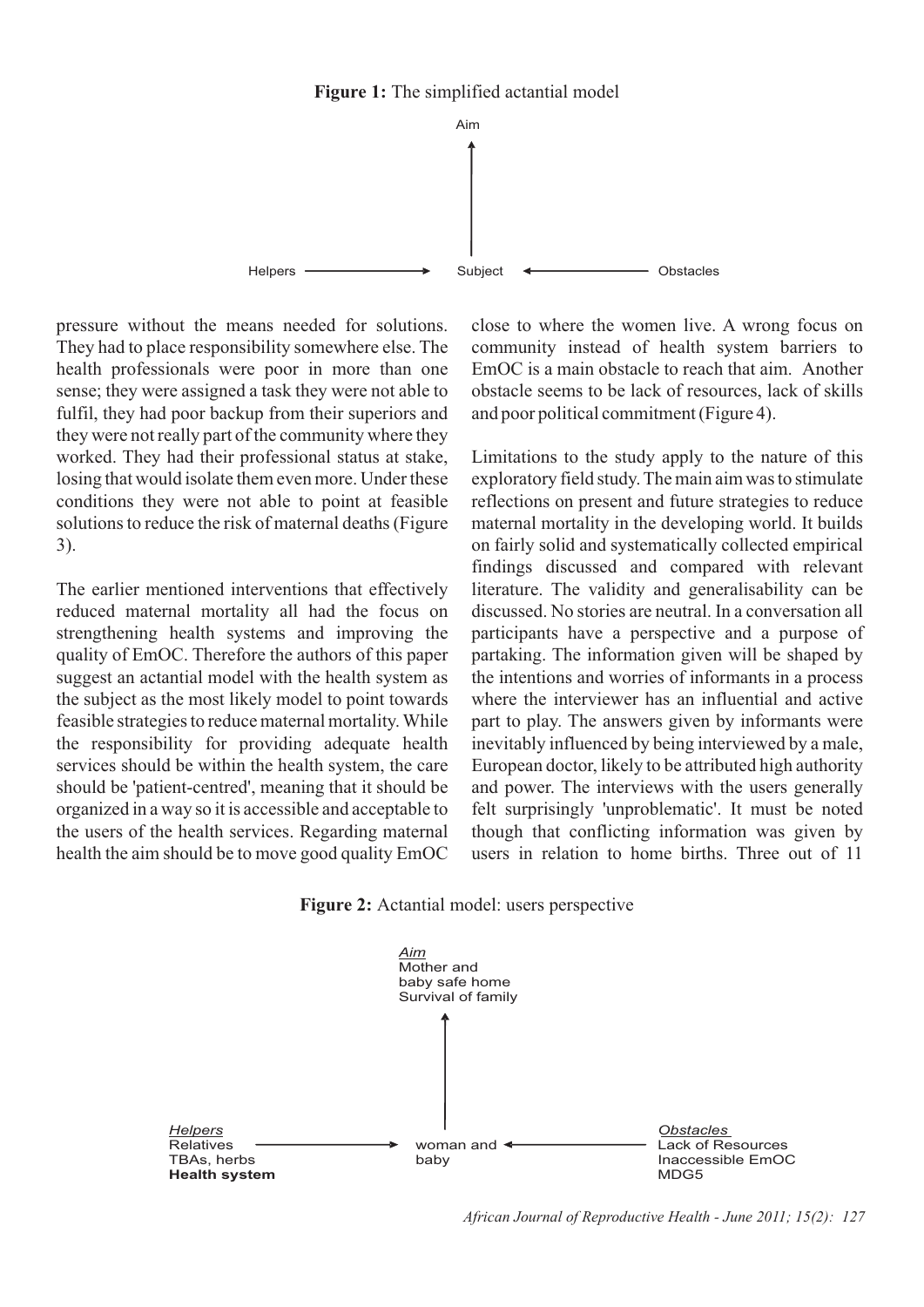women claimed to have given birth 'on the way to the health facility'. This was in all three cases contradicted by their husbands and by TBAs that told that the birth had taken place with the help of the TBA in her house. When interviewing health professionals the atmosphere was more often influenced by an atmosphere of anxiety, something was at stake and answers seemed to be carefully considered before given. This situation changed somehow over time as the health professionals gradually accepted the PI as a 'collegue' with no threatening intentions. The reliability of data is always to some extent influenced by being translated and later transcribed. Non-verbal language and nuances in the conversation like intonation and breaks are lost in the process.

#### **Conclusions**

Health providers and planners as well as politicians

and donors need to recognize that the responsibility for reducing maternal deaths lies within the health system. Home deliveries and women arriving late at health facilities will continue in a context pervaded by poverty. Health professionals projecting their own incapability to the community is unjust and leave the central problems unsolved. Forcing more women into already overburdened health facilities that do not provide safe births is a hazardous and inefficient strategy. To reduce maternal deaths, health systems need to be strengthened so women can access emergency obstetric care in time. The quality of EmOC must be assured by sufficient supplies, staff, skills training, supervision and monitoring.

The study demonstrates how the three delays model and the MDG5 does not satisfactorily identify and prioritize strategies to reduce maternal mortality. After





*African Journal of Reproductive Health - June 2011; 15(2): 128*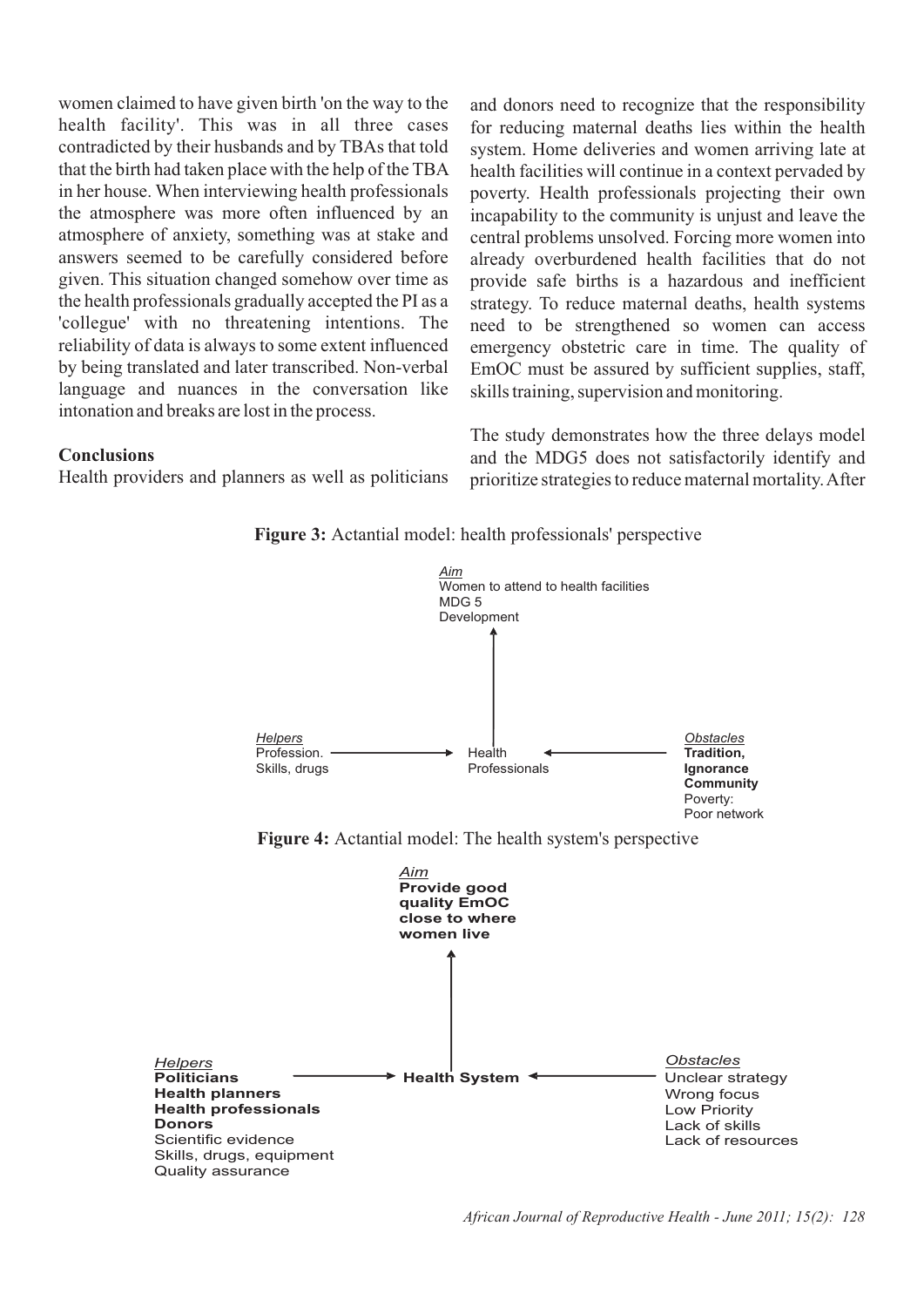15 years as the implicit framework for research into delays in EmOC it seems time for a revised understanding of why women receive EmOC too late. This paper proposes a simplified actantial model with the health system as the point of departure. The focus should be shifted away from determinants of health care attendance in the community and into how to assure provision of good quality EmOC close to where women live. Future research should investigate how quality of care is assured and particularly explore the working conditions and working culture of health professionals and health planners.

## **References**

- (1) World Health Organization. The World health report: 2005. Make every mother and child count. Geneva: World Health Organization; 2005.
- (2) United Nations Millennium Declaration. United Nations' General Assembly resolution 55/2, United Nations, (2000).
- (3) Islam M, Yoshida S. MDG 5: how close are we to success? BJOG 2009 Oct; 116 Suppl  $1:2-5.$
- (4) Hill K, Thomas K, AbouZahr C, Walker N, Say L, Inoue M, et al. Estimates of maternal mortality worldwide between 1990 and 2005: an assessment of available data. Lancet 2007 Oct 13;370(9595):1311-9.
- (5) Hogan MC, Foreman KJ, Naghavi M, Ahn SY, Wang M, Makela SM, et al. Maternal mortality for 181 countries, 1980-2008: a systematic analysis of progress towards Millennium Development Goal 5. Lancet 2010 Apr 9.
- (6) WHO, ICM, FIGO. Making pregnancy safer. The critical role of the skilled attendant : a joint statement by WHO, ICM and FIGO. Geneva: World Health Organization; 2004.
- (7) Scott S, Ronsmans C. The relationship between birth with a health professional and maternal mortality in observational studies: a review of the literature. Trop Med Int Health 2009;14(12):1523-33.
- (8) Graham W.J., Bell J.S., Bullough C.H.W. Can skilled attendance at delivery reduce maternal mortality in developing countries? Safe Motherhood Strategies: a Review of the

Evidence Studies in Health Services Organisation and Policy 2001;17.

- (9) Maine D, Akalin MZ, Ward VM, Kamara A. The Design And Evaluation of Maternal Mortality Programs. New York, U.S.A.: Columbia University; 1997.
- (10) Barnes-Josiah D, Myntti C, Augustin A. The "three delays" as a framework for examining maternal mortality in Haiti. Soc Sci Med 1998 Apr;46(8):981-93.
- (11) Moronkola OA, Omonu JB, Iyayi DA, Tiamiyu MA. Perceived determinants of the utilization of maternal health-care services by rural women in Kogi State, Nigeria. Trop Doct 2007 Apr;37(2):94-6.
- (12) Mathole T, Lindmark G, Majoko F, Ahlberg BM. A qualitative study of women's perspectives of antenatal care in a rural area of Zimbabwe. Midwifery 2004 Jun;20(2):122- 32.
- (13) Mrisho M, Schellenberg JA, Mushi AK, Obrist B, Mshinda H, Tanner M, et al. Factors affecting home delivery in rural Tanzania. Trop Med Int Health 2007 Jul;12(7):862-72.
- (14) Cham M, Sundby J, Vangen S. Availability and quality of emergency obstetric care in Gambia's main referral hospital: womenusers' testimonies. Reprod Health 2009;6:5.
- (15) George A. Persistence of high maternal mortality in Koppal district, Karnataka, India: observed service delivery constraints. Reprod Health Matters 2007 Nov;15(30):91-102.
- (16) Ziraba AK, Mills S, Madise N, Saliku T, Fotso JC. The state of emergency obstetric care services in Nairobi informal settlements and environs: results from a maternity health facility survey. BMC Health Serv Res 2009;9:46.
- (17) Prytherch H, Massawe S, Kuelker R, Hunger C, Mtatifikolo F, Jahn A. The unmet need for emergency obstetric care in Tanga Region, Tanzania. BMC Pregnancy Childbirth 2007;7:16.
- (18) Thaddeus S, Maine D. Too far to walk: maternal mortality in context. Soc Sci Med 1994 Apr;38(8):1091-110.
- (19) Berry NS. Who's judging the quality of care? Indigenous Maya and the problem of "not being attended". Med Anthropol 2008